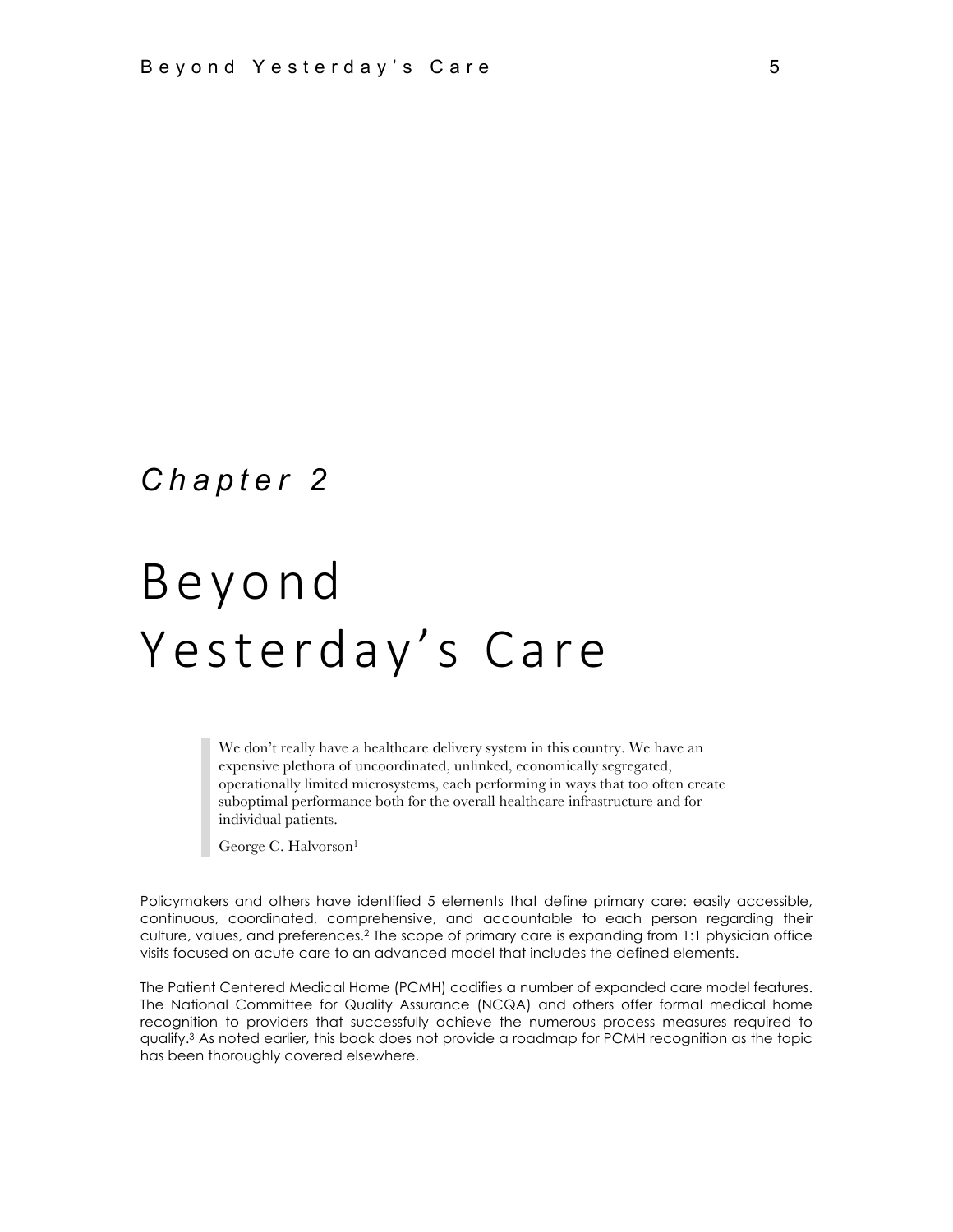The evolving advanced model has a broader range of care services (e.g., chronic illness, preventive, mental health, complex, and coordinated care) as well as group visits and electronic tools (e.g., phone, structured email, and video) that help to improve access. See Table 2.1. Higher performing providers are also delegating tasks that do not require physician skills to others (e.g., mid-level providers, nursing staff, and even patients).

Despite these trends, the fee-for-service payment model that largely limits reimbursement to the volume of discrete 1:1 provider office visits and assigns more value to providing procedures than avoiding them remains the centerpiece of primary care payment.

| Haulilohai vo. Auvahutu Mouth |     |                                                                                                                 |                                          |  |  |
|-------------------------------|-----|-----------------------------------------------------------------------------------------------------------------|------------------------------------------|--|--|
| Traditional                   |     | Advanced                                                                                                        |                                          |  |  |
| Acute                         | VS. | Acute<br>Prevention<br>Chronic                                                                                  | Complex<br>Mental health<br>Coordination |  |  |
| 1:1 MD office visit           |     | 1:1 MD or nonphysician office visit<br>Group visit<br>Electronic visit (email, video, phone)<br>Self-management |                                          |  |  |

#### Table 2.1 Expanding Scope of Primary Care *Traditional vs. Advanced Model*

The model has many flaws, including short visits and a focus on what's wrong versus improving overall health. Dr. Paul Grundy, Director of Health Transformation at IBM, once commented that he could buy an amputation of a diabetic's leg but could not buy prevention services to avoid the amputation. Grundy also found that the outcomes of care IBM bought lacked value.4 The predominance of acute, reactive care has also had a negative impact on continuity and longitudinal patient relationships.5

Frustration with the current state of primary care has resulted in high levels of physician dissatisfaction with 45% reporting they would quit if they could afford to do so, according to *US News & World Report*.6 In addition, overall employee turnover rates in healthcare are increasing.7 One study found a 53% turnover in family medicine practices over a 2-year period.8

The do-more, bill-more fee-for-service incentives are similar to the US Department of Defense (DoD) policy of paying for aircraft via time-and-materials. The result? Suppliers billed for materials used and labor time so that the more problems the planes had the more revenue accrued to suppliers. This changed when the DoD adopted performance-based contracting that paid suppliers for the amount of time an aircraft was in service, specifying 95% availability as a threshold for contracts, thus changing the revenue stream to align with the interests of stakeholders.<sup>9</sup>

Unlike most other industries that now bring products and services to consumers 24/7, patients still have to drive to and wait for most healthcare. In addition, patient needs in terms of complexity and risk are not routinely measured or managed. In response to long waits, retail clinics are providing fast access to willing consumers. Over 40% of consumers report they would use a retail clinic for cold and flu symptoms, check-ups for high cholesterol or blood pressure, and lab services.<sup>10</sup>

While foundational to the delivery systems of other industrialized countries, primary care in the US accounts for only 6% to 8% of the total spent on healthcare—almost an appendage in the context of total system costs. A Commonwealth Fund study of care in 11 industrialized countries found adults in the US more likely to go without needed care because of costs. One-third of US adults went without recommended care, failed to fill a prescription, or didn't see a physician when sick.<sup>11</sup>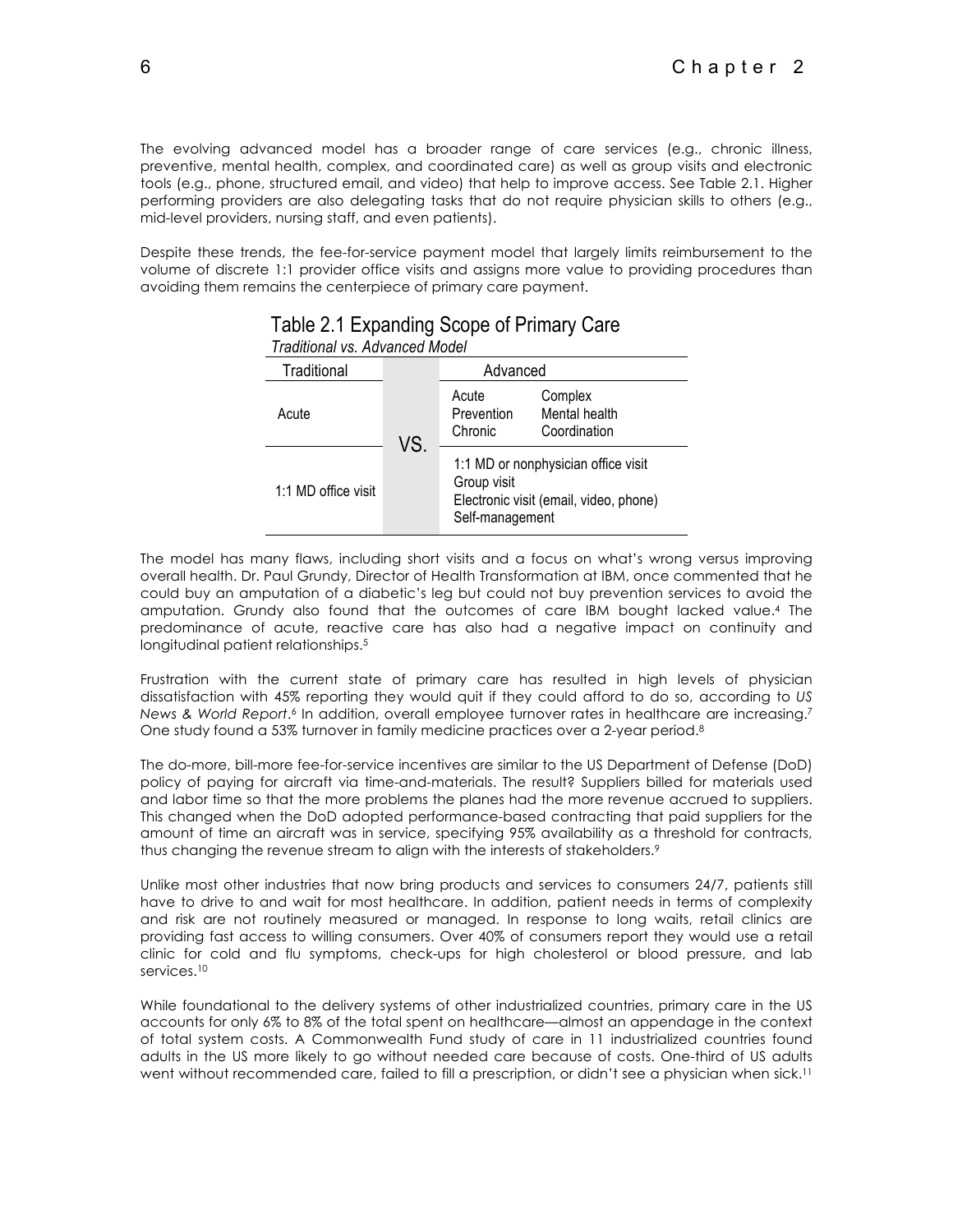The contrast in outcomes is also striking; these outcomes include longer life spans, lower infant mortality, and lower costs in other industrialized countries. The US spends over 17% of gross domestic product (GDP) on healthcare, nearly 50% more than the next-highest spender (France at 11.6% of GDP) yet ranks 37th in the world in health outcomes. Rand researchers found that US patients received 55% of indicated care with a "defect rate" in care delivery of about 45%.12 In addition, the third leading cause of death in the US is medical error, accounting for a staggering 250,000 deaths per year.13

The case for robust primary care is compelling. Research by Macinko, Starfield, and Shi has found reductions in low birth weight, as well as infant, stroke, heart, cancer, and all cause mortality rates associated with increased primary care supply.14 In addition, the supply of primary care physicians is associated with lower total costs of care.<sup>15</sup> Finally, regions of the country with high versus low primary care physician involvement at end-of-life care have lower-cost, lower-intensity end-of-life care.16

To make key concepts regarding care and improvement more visible, a number of simple graphics are used throughout this book. Whether a primary care provider is a small independent practice or part of a large, integrated delivery network, the "capacity" of any primary care provider "system" consists of its resources, care activities, and values. Figure 2.1 shows the who, what, when, where, how, and why of provider system capacity.

Figure 2.1 Key Provider Capacity Characteristics

| Resources       |                                                         |                          |  |  |
|-----------------|---------------------------------------------------------|--------------------------|--|--|
| People<br>Tools | Ratio, skills, availability<br>Technology & space       | Who, when, where,<br>how |  |  |
| Activities      |                                                         |                          |  |  |
| Scope           | Range of care services &<br>ways to access<br>Processes | What                     |  |  |
| Values          |                                                         |                          |  |  |
| Culture         | Leadership & relationships                              |                          |  |  |
| Agreements      | Rewards & accountabilities                              | Why                      |  |  |

Provider resources include who's providing care—the skills, ratio, and availability of MDs and staff. Resources also include the where, when, and how care is provided (e.g., physical space, hours, and technology). Activities include the overall scope of care services and ways they can be accessed as well as individual processes. Culture as well as formal and informal agreements regarding how people interact reflect an organization's values.

Table 2.2, graphically summarizes the interaction of patients, primary care resources, and values to generate care activities and the resulting operational (including clinical), financial, and satisfaction outcomes. Based on a modified logic model, the Care Matrix can be used broadly to view system characteristics or to map specific processes (e.g., patient visit activities). For example, a nurse advising a patient regarding diabetes care brings clinical skills as well as professional and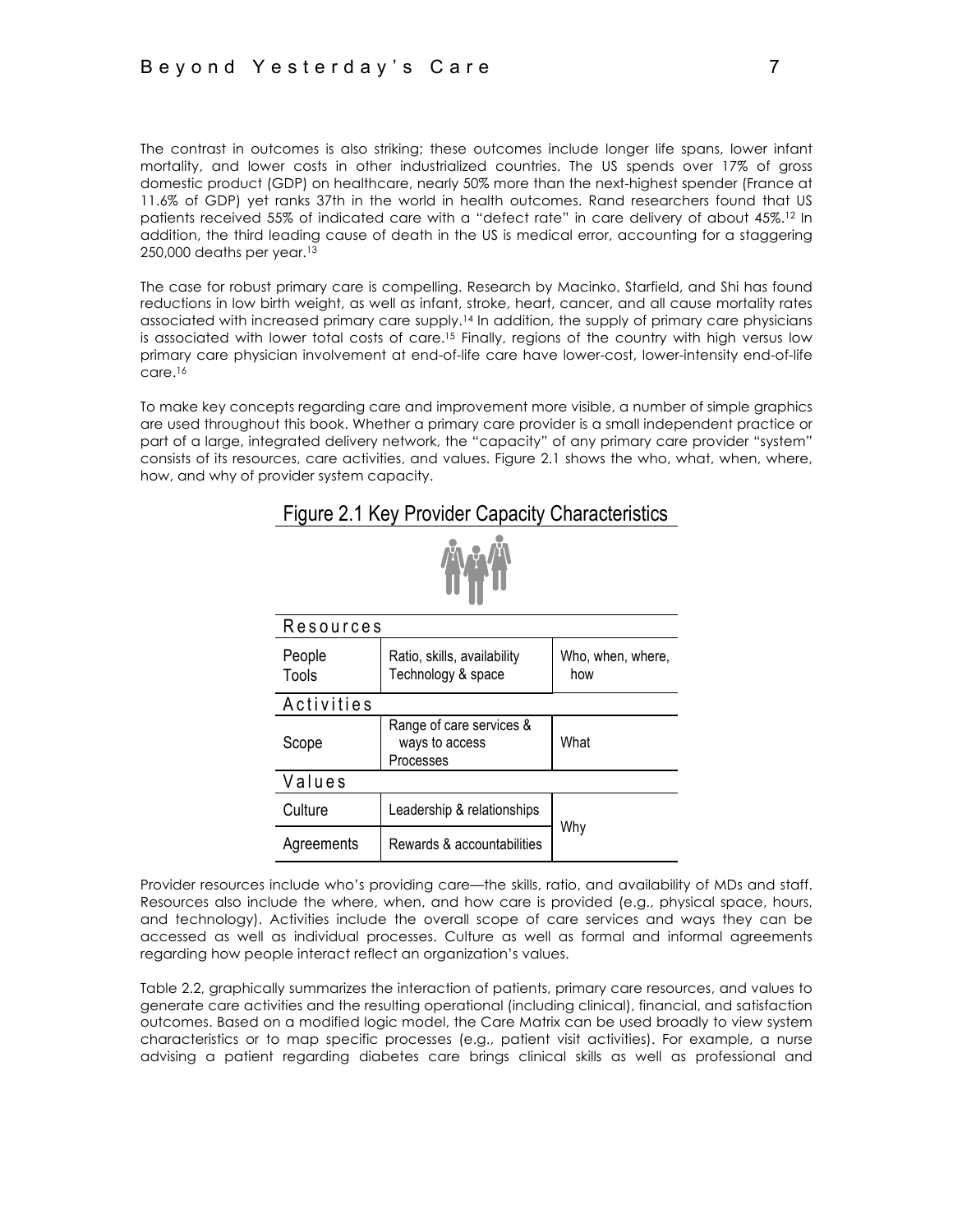organizational values to the work of completing the activity and resulting outcomes (e.g., expanded patient knowledge and ease in managing their own care).

| Table 2.2 The Care Matrix       |   |                  |               |                                          |
|---------------------------------|---|------------------|---------------|------------------------------------------|
|                                 |   | Care             |               |                                          |
| Inputs                          | → | Activities       | $\rightarrow$ | Outcomes                                 |
| Patients<br>Resources<br>Values |   | Scope<br>Process |               | Operational<br>Financial<br>Satisfaction |

Table 2.2 The Care Matrix

Developed as a heuristic, hands-on tool versus an academic model, the Care Matrix provides a common visual reference for improvement work. The matrix is designed to make care delivery concepts clear for a variety of users, including physicians, managers, staff, and even patients.

Provider resource issues include a mismatch of provider ratios, skills, and availability with patient need, from physicians providing care that could be delegated to those less trained to wide variation in the number or panel of patients for whom individual physicians provide care. Other issues include insufficient resources to support the expanding scope of care and compartmentalized workspaces that hinder teamwork. Additionally, many processes are inefficient and unsatisfying for physicians and staff as well as patients. Finally, complex regulatory, IT, and administrative requirements consume valuable staff, physician, and patient time.

Challenges related to provider values include entrenched work habits, a hierarchical culture, and physician training to autonomously fix presenting problems—factors that compete with the need for innovative, high-performing teams. Growing accountability to improve value conflicts with reimbursement incentives based on the volume of MD activity.

> We believe the underwhelming results of recent attempts to scale the successes of pioneering medical homes were inevitable, as they focused on transplanting lists of processes (NCQA criteria) into practices with completely different cultures. We are proposing that in addition to learning to modify processes to meet a practice's culture, we must also learn to modify a practice's culture to more easily bind the many new processes that are needed to produce triple aim results.

Stuart Pollack, MD, Medical Director, Brigham and Women's Advanced Primary Care Associates, South Huntington<sup>17</sup>

Like fee-for-service reimbursement, Relative Value Unit (RVU)-based physician compensation creates perverse incentives by rewarding the volume versus the value of care provided. These factors "trickle down" to impact work processes, how resources are used, and willingness to change. See Table 2.3.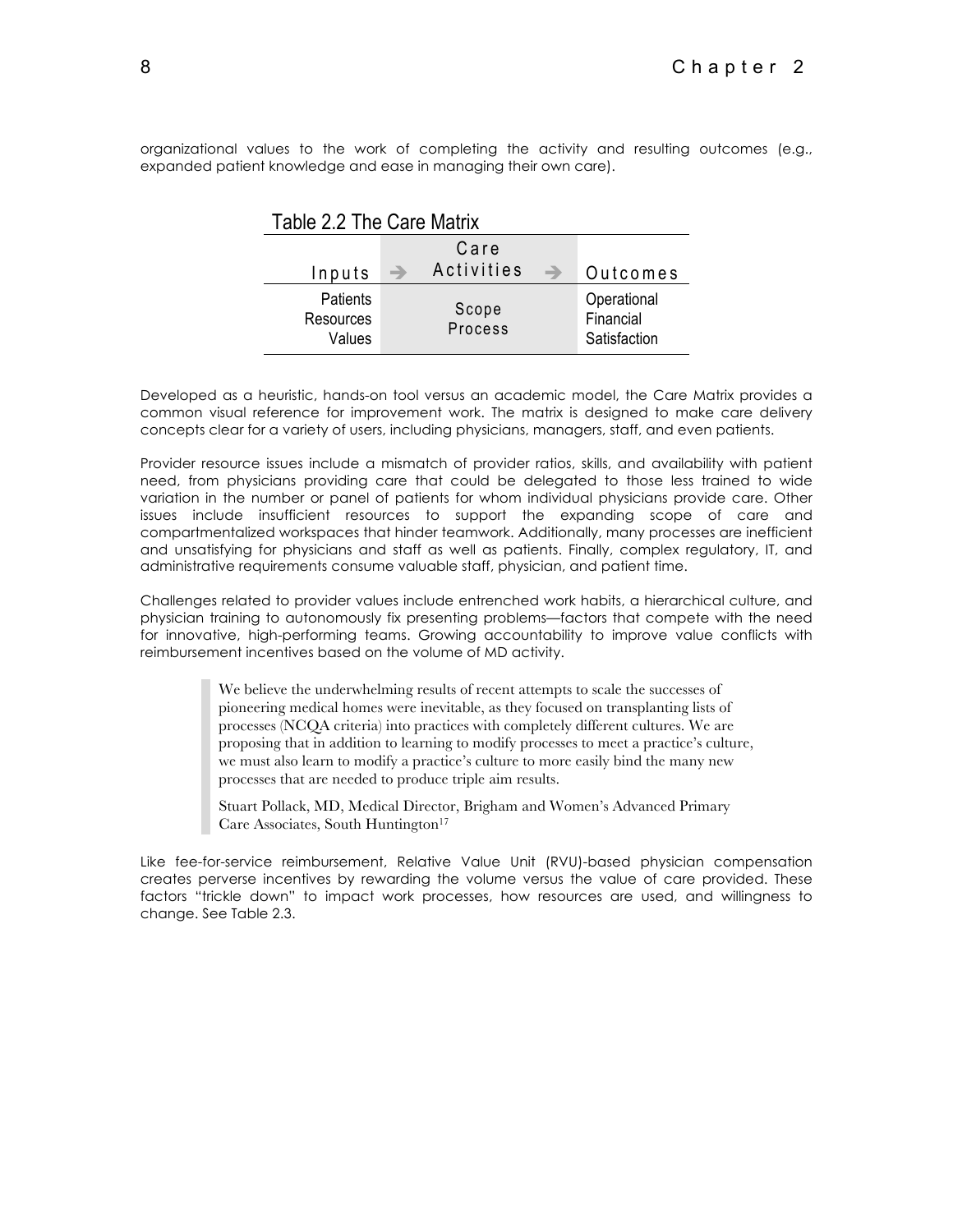### Table 2.3 Provider Capacity Issues

| Inputs $\rightarrow$                                                                                                                                                                                                                                                                                                                                                              | Activities $\rightarrow$                                                                                                                                                                            | Outcomes                                 |
|-----------------------------------------------------------------------------------------------------------------------------------------------------------------------------------------------------------------------------------------------------------------------------------------------------------------------------------------------------------------------------------|-----------------------------------------------------------------------------------------------------------------------------------------------------------------------------------------------------|------------------------------------------|
| Resources<br>• Frequent mismatch of skills, ratio,<br>& availability with patient needs<br>• Compartmentalized work spaces<br>hinder teamwork & flow<br>• EHRs built around MD & billing<br>vs. team activities, expanding<br>documentation requirements<br>Values<br>• Maximize volume of MD vs. team<br>care<br>• Hierarchical culture & outdated<br>agreements slow innovation | Scope<br>• Focus on acute 1:1 MD<br>office visit<br>• Cultural resistance &<br>financial disincentives to<br>expand scope<br>Process<br>• Little intentional design to<br>be efficient & satisfying | Operational<br>Financial<br>Satisfaction |

Despite the numerous challenges, change is slowly and profoundly shifting the traditional paradigm. Pushed by payer and regulatory requirements, technology, activated patients, largescale improvement initiatives, and real shifts in reimbursement, an advanced, more comprehensive model of primary care is emerging that is changing how resources are deployed and care is provided. See Figure 2.2.

## Figure 2.2 Shifting Outcome Goals

| <b>Outcomes</b> | Pay-For-Volume                                              | Vs. | Pay-For-Value                                                                                                            |  |
|-----------------|-------------------------------------------------------------|-----|--------------------------------------------------------------------------------------------------------------------------|--|
| Operational     | Physicians treat acute<br>illness of individual<br>patients |     | Expanded scope of care, high-performing<br>teams, activated patients, & shifting focus on<br>improving population health |  |
| Financial       | Maximize physician visit<br>volumes                         |     | New models that bundle payments to<br>incentivize better quality at less total cost                                      |  |
| Satisfaction    | Fragmented, unsatisfying<br>experiences                     |     | Improved patient, staff, & physician<br>experience                                                                       |  |

Qliance, a Direct Primary Care (DPC) model in Seattle, has achieved immediate access to primary care and low patient turnover. The group reports an average total cost of care savings of \$679 per patient in ED, inpatient, and specialist care.18 Appointment times of 30 to 60 minutes allow providers to identify and provide care for problems that previously may have been overlooked. Monthly fees range between \$60 and \$100 per patient enrolled.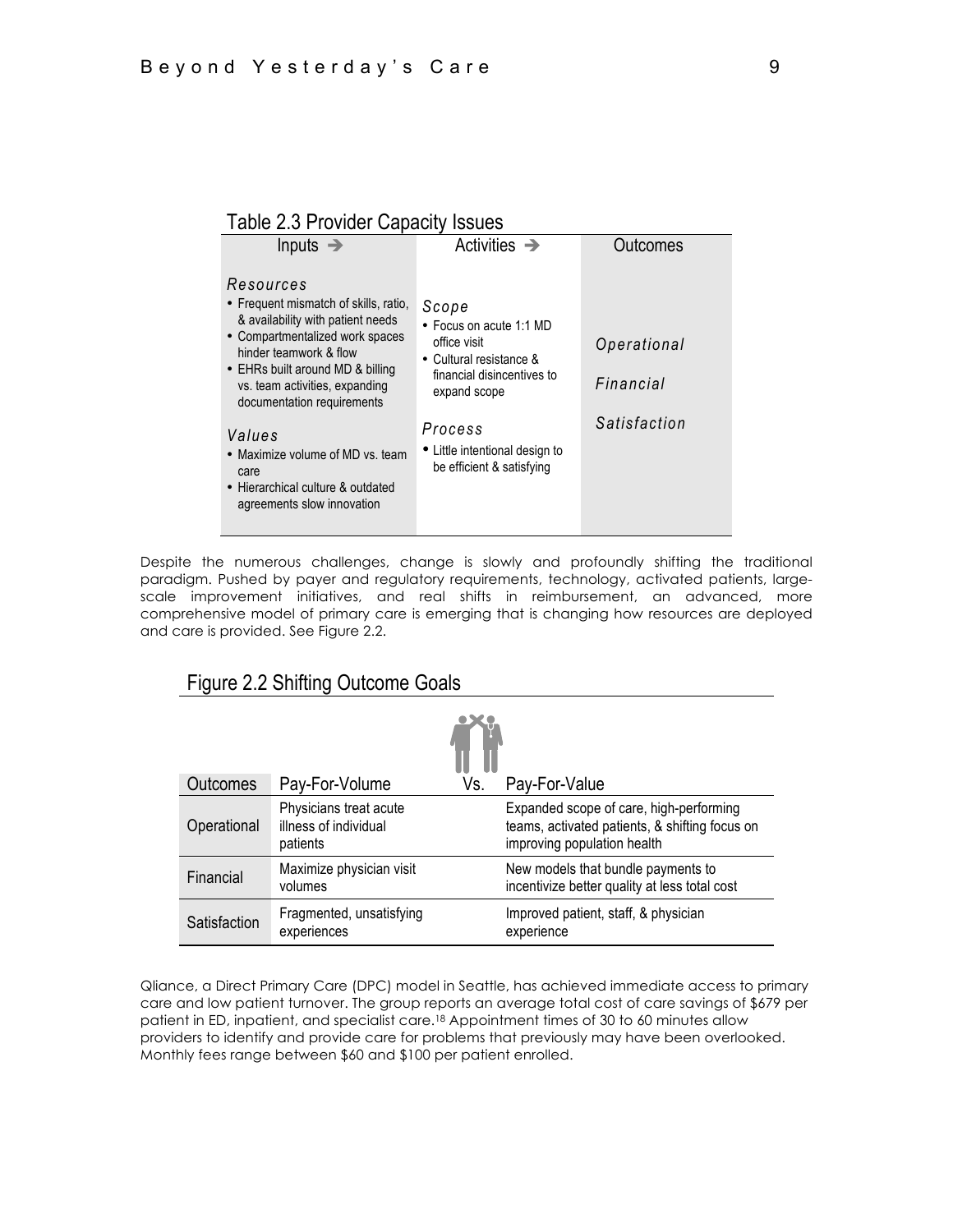The Centers for Medicare and Medicaid Services (CMS) is gradually moving from fee-for-service to value-based payments with a stated timeline as well as outcome accountabilities to improve care and overall health while reducing costs. Commercial payers that often follow CMS's lead quickly announced support for the shift to value-based purchasing. Structural financial reforms include bundled payments, shared savings programs, and Accountable Care Organizations (ACOs). The Institute for Healthcare Improvement's Triple Aim of improving population health and the patient experience at less cost also reflects this shift in focus to improving outcomes. Some have embraced the Quadruple Aim, which includes the additional goal of improved satisfaction for physicians and staff.19

Bundling payments for a complete set of services or even all services for individual patients over a period of time frees physicians from the tyranny of 1:1 MD office visits and allows them to provide more continuous care across time and venues. Innovators like Iora Health have contracted directly with employers and payers, assuming financial risk for outcomes via capitation.

Within the Comprehensive Primary Care (CPC) Initiative, CMS is paying participants in 7 geographic areas fee-for-service payments plus a care management fee for enhanced care coordination to Medicare beneficiaries. Shared savings are being added for primary care providers who achieve better quality and less cost. The Medicare Access and CHIP Reauthorization Act (MACRA) creates several payment models aimed at shifting to value-based care.

The population-based capitation payment model (PBP) differs from traditional capitation in that providers would receive a risk-adjusted monthly payment that covers all necessary patient care. Eliminating HMO gatekeepers and third-party authorizations, the model would put responsibility for treatment costs with providers consulting with patients. PBP would also include quality measures and standards. Independent physicians would receive fee-for-service payments adjusted quarterly based on quality, patient satisfaction, total cost, and care outcomes. The advantage? PBP builds on an existing physician payment system and rewards physicians for improvements in quality and cost. It would also compensate physicians for income lost if care volumes fall due to improved efficiency in how care is delivered.20

Growing accountability for population health has also heightened provider awareness about the impact of patient health behaviors. Because their activities drive 50% of health outcomes, patients are increasingly seen and appreciated as a resource versus passive recipients of care. While the pace may seem glacial to pioneers who have labored for years to transform care, profound change is emerging. The end result? A delivery model that is relevant to the daily lives and health of patients versus episodic, body-part-treatment centers focused on disease.

The shift in how resources are used, care processes flow, and outcomes are produced in an advanced model of primary care is a work in progress. Truly transforming care requires a redefinition of how providers, staff, and patients view themselves and each other in care delivery. Innovative providers are cocreating better health outcomes with patients, enabling new care models that complement and even replace old paradigms. *What Works* explores national best practices in care redesign to improve outcomes.

> Transformation to value-based care is not a project. It's not something we'll do this month, quarter or year. It's really a continuous process, a culture change and a lifestyle commitment for the life of that practice.

Rick Martin, MD, Chief of Care Continuum, Geisinger Health System21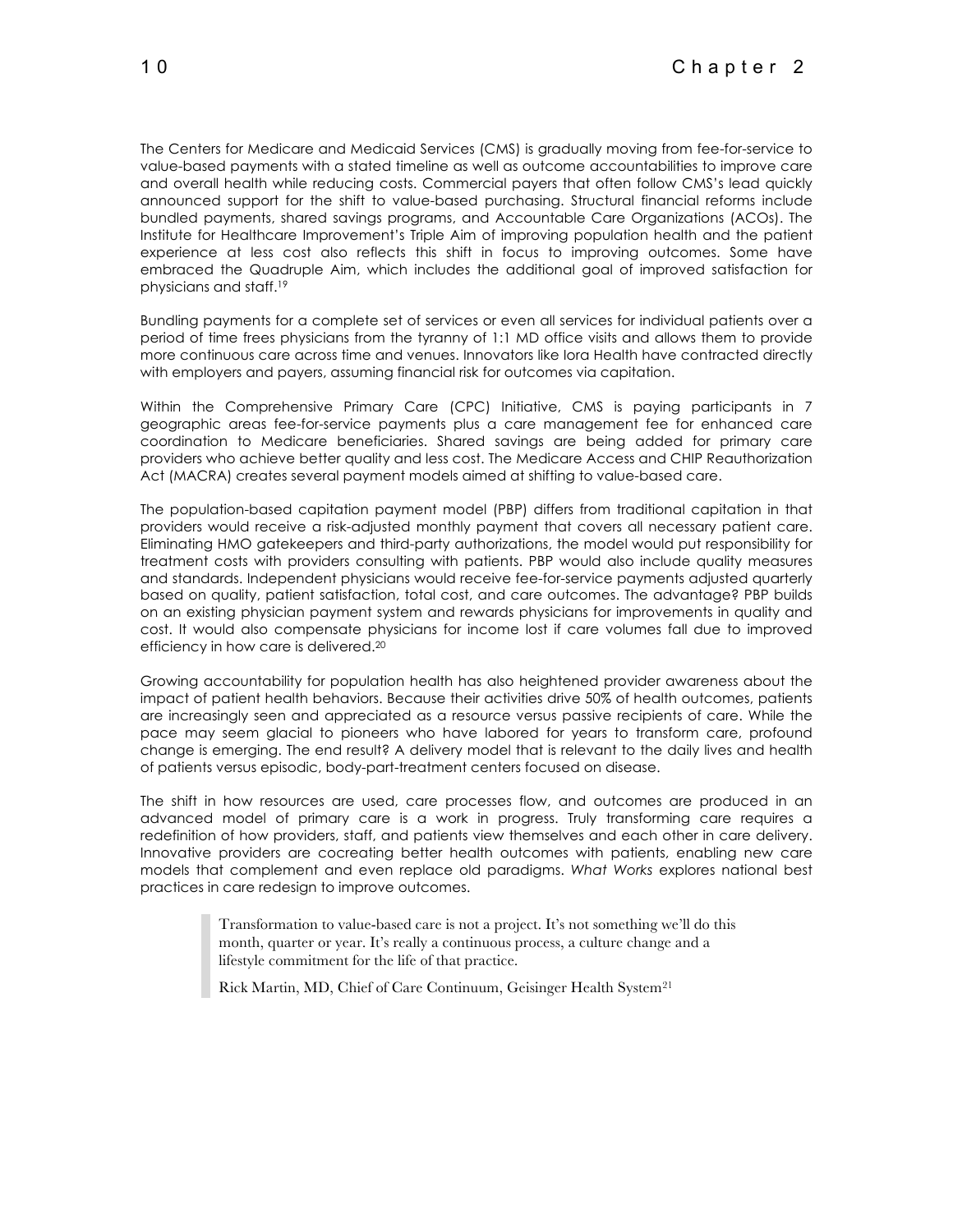<sup>3</sup> National Committee for Quality Assurance Web site.

<sup>4</sup> Reece RL, Klepper B. Will primary care be re-empowered by an ailing economy? HealthLeaders Media. http://www.healthleadersmedia.com/physician-leaders/will-primary-care-be-re-

<sup>6</sup> Cox E. Doctor burnout, stress and depression: Not an easy fix. *US News & World Report.*  http://health.usnews.com/health-news/patient-advice/articles/2016-04-12/doctor-burnout-stressand-depression-not-an-easy-fix. Published April 12, 2016. Accessed February 3, 2017.

<sup>7</sup> Compdata Surveys. Rising turnover rates in healthcare and how employers are recruiting to fill openings. http://www.compdatasurveys.com/2015/09/17/rising-turnover-rates-in-healthcare-andhow-employers-are-recruiting-to-fill-openings-2/. Published September 17, 2015. Accessed February 2, 2017.

8 Ruhe M, Gotler RS, Goodwin MA, Strange KC. Physician and staff turnover in community primary care practice. *J Ambulatory Care Mange.* 2004;27(3):242-248.

<sup>9</sup> Girotra K, Netessine S. Four paths to business model innovation. *Harvard Business Rev.*  2014;92(7):96-103.

<sup>10</sup> Birth A. Satisfaction with doctor visits on the rise. The Harris Poll.

http://www.theharrispoll.com/health-and-life/Doctor-Visit-Satisfaction.html. Published January 20, 2016. Accessed February 2, 2017.

<sup>11</sup> Osborn R, Squires D, Doty MM, Sarnak DO, Schneider EC. In new survey of eleven countries, US adults still struggle with access to and affordability of health care. *Health Aff.* 2016;35(12):1-10. <sup>12</sup> McGlynn EA, Asch SM, Adams J, et al. The quality of health care delivered to adults in the United States. *New Engl J Med.* 2003;348:2635-2645.

<sup>13</sup> McMains V. Johns Hopkins study suggests medical errors are third-leading cause of death in US. Johns Hopkins University. https://hub.jhu.edu/2016/05/03/medical-errors-third-leading-cause-ofdeath/. Published May 3, 2016. Accessed February 3, 2017.

<sup>14</sup> Macinko J, Starfield B, Shi L. Quantifying the health benefits of primary care physician supply in the United States. *Int J Health Serv. 2007;37(1):111-126.*<br><sup>15</sup> Franks P, Fiscella K. Primary care physicians and specialists as personal physicians: Health care

expenditures and mortality experience. *J Fam Pract*. 1998;47(2):105-109.

<sup>16</sup> Ankuda CK, Petterson SM, Wingrove P, Bazemore AW. Regional variation in primary care involvement at end of life. *Ann Fam Med*.2017;15(1):63-67.

<sup>17</sup> Pollack S. South Huntington: Proving culture eats strategy for breakfast. Harvard Business School OpenForum. https://openforum.hbs.org/challenge/hbs-hms-health-acceleration-

challenge/innovations/south-huntington-proving-culture-eats-strategy-for-breakfast. Published September 21, 2014. Accessed February 2, 2017.

18 New primary care model delivers 20 percent lower overall healthcare costs, increases patient satisfaction and delivers better care. PRN Newswire. http://www.prnewswire.com/newsreleases/new-primary-care-model-delivers-20-percent-lower-overall-healthcare-costs-increasespatient-satisfaction-and-delivers-better-care-300021116.html. Published January 15, 2015. Accessed February 12, 2017.

<sup>19</sup> Bodenheimer T, Sinsky C. From Triple to Quadruple Aim: Care of the patient requires care of the provider. *Ann Fam Med.* 2014;12(6):573-576.

<sup>20</sup> James BC, Poulsen GP. The case for capitation. *Harvard Business Rev.* 2016;94(7-8):102-111,134.

<sup>&</sup>lt;u>.</u> <sup>1</sup> Halvorson GC. *Health Care Reform Now! A Prescription for Change*. San Francisco, CA: Wiley & Sons/Jossey-Bass; 2007.

<sup>2</sup> O'Malley AS, Rich EC, Maccarone A, DesRoches CM, Reid RJ. Disentangling the linkage of primary care features to patient outcomes: A review of current literature, data sources, and measurement needs. *J Gen Intern Med.* 2015;20(Suppl 3): 576-585.

http://www.ncqa.org/programs/recognition/practices/patient-centered-medical-home-pcmh Accessed March 17, 2017.

empowered-ailing-economy?page=0%2C1#. Published September 25, 2008. Accessed February 2, 2017.

<sup>5</sup> Gérvas J, Pérez Fernández M, Starfield BH. Primary care, financing and gatekeeping in western Europe. *Fam Pract*.1994;11(3):307-17.